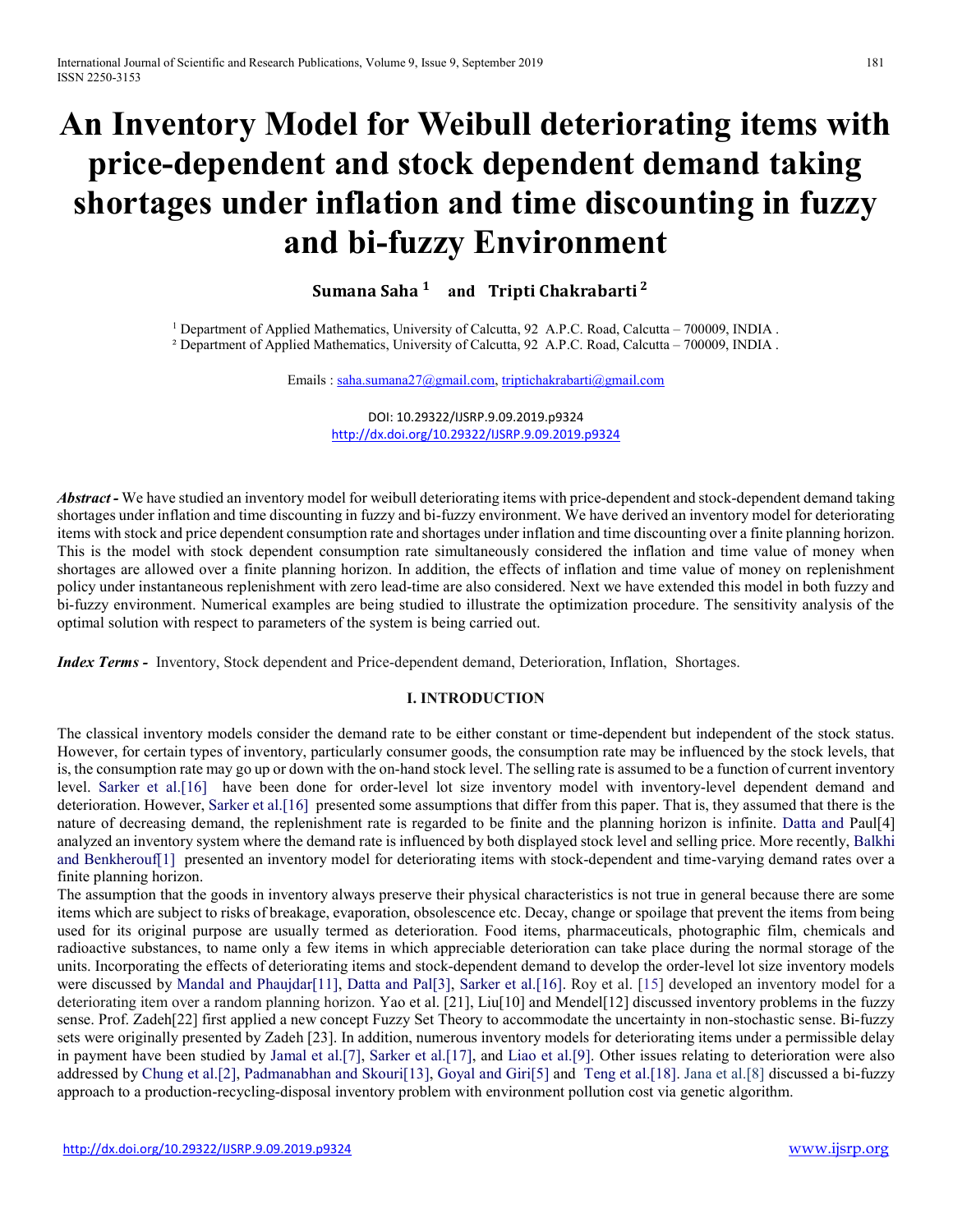International Journal of Scientific and Research Publications, Volume 9, Issue 9, September 2019 182 ISSN 2250-3153

 One of the assumptions in most derivations of the inventory model has been a negligible level of inflation. But in recent times many countries have been confronted with fluctuating inflation rates that often have been far from negligible. Moreover, the effects of inflation and time value of money are vital in practical environment, especially in the developing countries with large scale inflation. Therefore, the effect of inflation and time value of money cannot be ignored in real situations. Datta and Pal[3] developed a model with linear time-dependent demand rate and shortages to investigate the effects of inflation and time value of money on ordering policy over a finite time horizon. Ray and Chaudhuri[14], Sarker et al.[17] and Wee and Law[19] all have investigated the effects of inflation, time value of money and deterioration on inventory models. Hou [6] formulated an inventory model for deteriorating items with stockdependent consumption rate and shortages under inflation and time discounting. Here we have extended Hou's model by taking price dependent demand and formulated the corresponding fuzzy model in bi-fuzzy environment.

Models with stock-dependent consumption rate simultaneously considered the inflation and time value of money when shortages are allowed over a finite planning horizon. In this paper, a finite planning horizon inventory model for deterioration items with stockdependent consumption rate and shortages is developed. In addition, the effects of inflation and time value of money on replenishment policy under instantaneous replenishment with zero lead-time are also considered. By incorporating the effects of deterioration rate, the inflation and time value of money on replenishment policy over a finite planning horizon and where the consumption rate is assumed to be dependent on current stock level. An optimization framework is presented to derive optimal replenishment policy when the present value of total cost is minimized. A numerical example is provided to illustrate the optimization procedure. In addition, the sensitivity analysis of the optimal solution with respect to parameters of the system is carried out.

#### II. NECESSARY KNOWLEDGE ABOUT FUZZY AND BI-FUZZY SETS

A fuzzy set is a class of objects in which there is no sharp boundary between those objects that belong to the class and those that do not. Let X be a collection of objects and x be an element of X, then a fuzzy set  $\tilde{A}$  in X is a set of ordered pairs  $\tilde{A} = \{(x, \mu_{\tilde{A}}(x))/x \in X\}$ where  $\mu_{\tilde{\mathcal{A}}}(x)$  is called the membership function or grade of membership of x in  $\tilde{A}$  which maps X to the membership space G which is considered as the closed interval [0,1].

**Fuzzy Number:** A fuzzy number  $\tilde{A}$  is a convex normalized fuzzy set on real line R such that (i) it exists exactly one  $x_0 \in \mathbb{R}$  with  $\mu_{\tilde{A}}(x_0) = 1$  ( $x_0$  is called the mean value of  $\tilde{G}$ ),

(ii)  $\mu_{\tilde{A}}(x)$  is piecewise continuous.

**Example 1:** In particular if  $\tilde{A} = (a_1, a_2, a_3)$  be a Triangular Fuzzy Number (TFN)( Fig. 1), then  $\mu_{\tilde{A}}(x)$  is defined as follows  $\mu_{\tilde{A}}(x) = a_1 + a_2 + a_3$ 

$$
\mu_{\bar{A}}(x) = \begin{cases}\n\frac{x - a_1}{a_2 - a_1} & \text{for } a_1 \le x < a_2 \\
\frac{a_3 - x}{a_3 - a_2} & \text{for } a_2 < x \le a_3 \\
0 & \text{otherwise}\n\end{cases}
$$

where  $a_1$ ,  $a_2$  and  $a_3$  are real numbers.



Fig. 1. Triangular Fuzzy Number(TFN)

**Lemma-1:** Let  $\tilde{a} = (a_1, a_2, a_3)$  be a triangular fuzzy number and r is a crisp number. The expected value of  $\tilde{a}$  is

$$
E[\tilde{a}] = \frac{1}{2}[(1-\rho)a_1 + a_2 + \rho a_3], \quad 0 < \rho < 1.
$$
  
=  $\frac{a_1 + 2a_2 + a_3}{4}$ ,  $\rho = 0.5$ . (1)

Proof: The Proof of the lemma-1 is in reference in Liu and Liu<sup>[10]</sup>.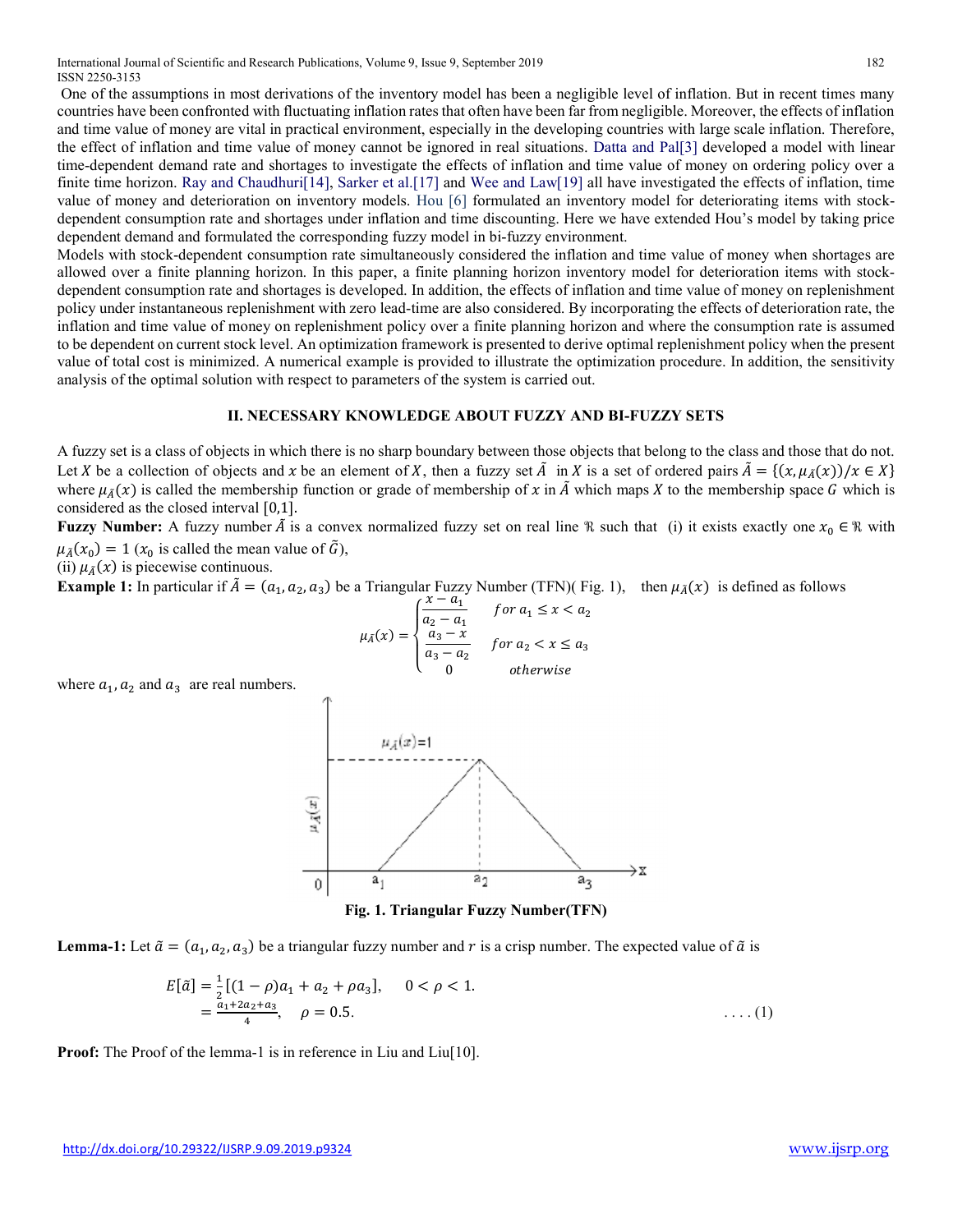International Journal of Scientific and Research Publications, Volume 9, Issue 9, September 2019 183 ISSN 2250-3153

## II.1 Bi-fuzzy set

Generally speaking, a level-2 fuzzy set is a fuzzy set in which the elements are also fuzzy sets, and the bi-fuzzy variable is a fuzzy variable with fuzzy parameters. Level-2 fuzzy sets were originally presented by Zadeh[22]. Such sets are fuzzy sets whose elements themselves are ordinary fuzzy sets. They are very useful in circumstances where it is difficult to determine some elements for a fuzzy set.

**Definition 1:** In Mendel[10], a type-2 fuzzy set, denoted  $\tilde{A}$ , is characterized by a type-2 membership function  $\mu_{\tilde{A}}(x, u)$ , where  $(x \in X$ and  $u \in J$ )  $x \subseteq [0,1]$ , i.e.,

$$
\tilde{V} = \left\{ \left( \tilde{V}, \mu_{\tilde{V}}(\tilde{V}) \right) / \forall x \in \tilde{\Gamma}(U) : \mu_{\tilde{V}} > 0 \right\} \tag{2}
$$

where each ordinary fuzzy set  $\tilde{V}$  is defined by

$$
\tilde{V} = \{ (x, \mu_{\tilde{V}}(x)) / \forall x \in U : \mu_{\tilde{V}} > 0 \}
$$
 (3)

For convenience, the membership grades  $\mu_{\tilde{v}}(\tilde{V})$  of the fuzzy sets  $\tilde{V} \in \tilde{\Gamma}(U)$ are called 'outer-layer' membership grades, whereas the membership grades  $\mu_{\bar{V}}(x)$  of the elements  $x \in U$  are called inner-layermembership grades. Since level-2 fuzzy sets are still fuzzy sets, their mathematical behavior is defined by the fuzzy set operators. Type-2 fuzzy sets were introduced by Zadeh[24] as another extension of the concept of an ordinary fuzzy set, and it was elaborated by Mendel[12]. Such sets are fuzzy sets whose membership grades them as ordinary fuzzy sets. They are very useful in circumstances where it is difficult to determine an exact membership function for a fuzzy set. Normally speaking, a Fu-Fu variable is a fuzzy variable under fuzzy environment.

**Example 2:**  $\tilde{\xi} = (s_L, \tilde{\xi}, s_R)$  with  $\rho = (\rho_L, \rho_M, \rho_R)$  is called Fu-Fu variable, (Fig. 2), if the outer-layer and inner-layer membership functions are as follows

$$
\mu_{\xi}(x) = \begin{cases}\n\left(\frac{x - s_L}{\tilde{\rho} - s_L}\right) & \text{for } s_L \le x < \tilde{\rho} \\
0 & \text{otherwise} \\
\left(\frac{s_R - x}{s_R - \tilde{\rho}}\right) & \text{for } \tilde{\rho} < x \le s_R\n\end{cases}
$$

and

$$
\mu_{\tilde{\rho}}(x) = \begin{cases}\n\left(\frac{x' - \rho_L}{\rho_M - \rho_L}\right) & \text{for } \rho_L \le x' < \rho_M \\
0 & \text{otherwise} \\
\left(\frac{\rho_R - x}{\rho_R - \rho_M}\right) & \text{for } \rho_M < x' \le \rho_R\n\end{cases}
$$

where  $\tilde{\rho}$  is the center of  $\tilde{\xi}$ , which is a triangular fuzzy variable,  $s_L \in R$  and  $s_R \in R$  are the smallest possible value and the largest possible value of  $\tilde{\xi}$ ,  $s_L \in R$ ,  $s_M \in R$  and  $s_R \in R$  are the smallest possible value, the most promising value and the largest possible value of  $\tilde{\rho}$ , respectively.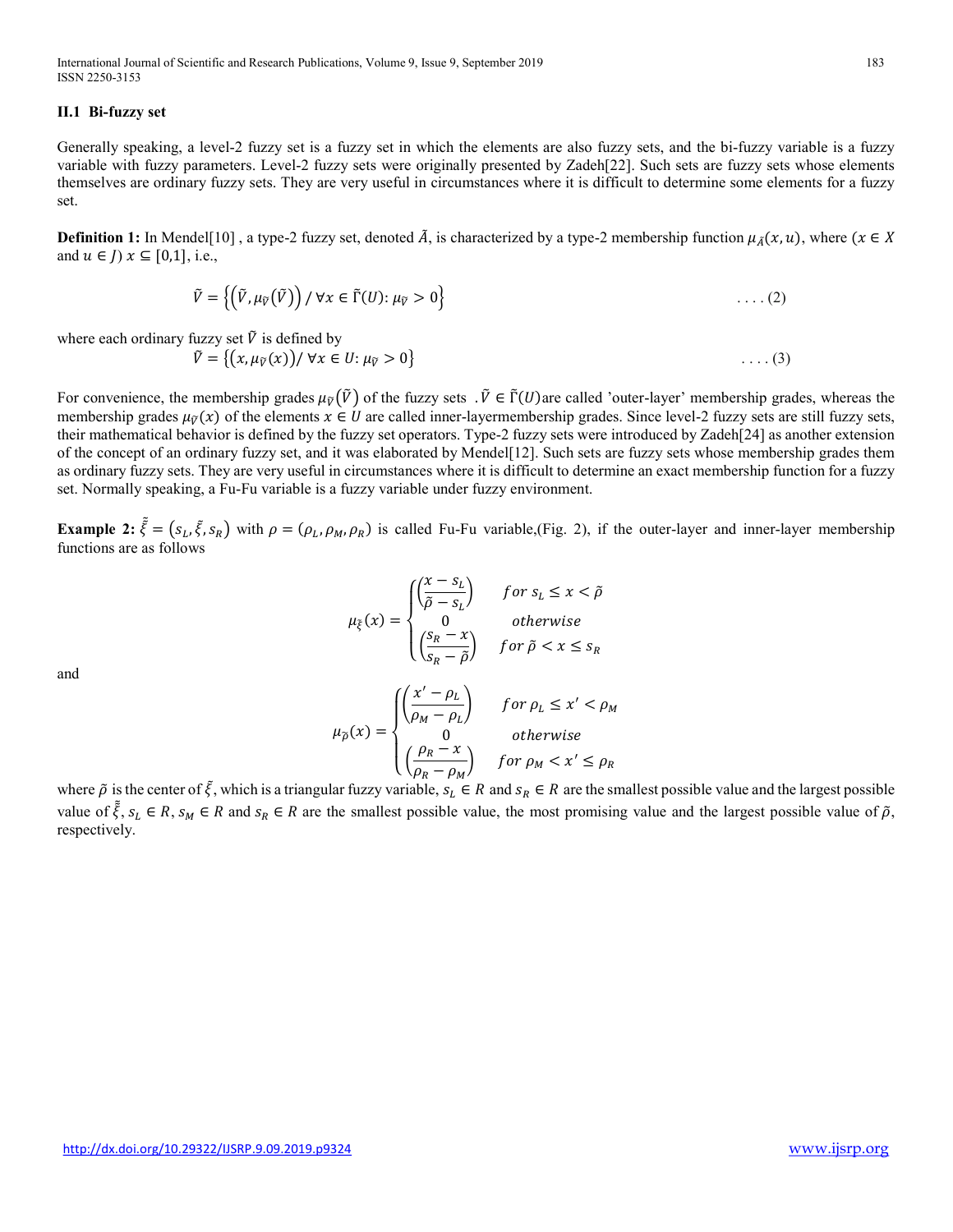

Fig. 2. Triangular Bi-fuzzy variable

**Lemma-2:** The expected value for the bi-fuzzy variable  $\tilde{c} = (\tilde{c} - l_1, \tilde{c}, \tilde{c} + r_1)$  with  $\tilde{c} = (c - l_2, c, c + r_2)$  we obtain that  $E[\tilde{c}] = c + \frac{(r_1+r_2)-(l_1+l_2)}{4}$  $\frac{-(t_1 + t_2)}{4}$  .... (4) **Proof:** Let  $\tilde{c} = (\tilde{c} - l_1, \tilde{c}, \tilde{c} + r_1)$  where  $\tilde{c} = (c - l_2, c, c + r_2)$ . Therefore  $E[\tilde{\tilde{c}}] = \frac{E(\tilde{c}-l_1) + 2E(\tilde{c}) + E(\tilde{c}+r_1)}{4}$  $\frac{(C)+E(C+1)}{4}$  (Using Lemma-1)

$$
= \frac{E(\tilde{c}) - l_1 + 2E(\tilde{c}) + E(\tilde{c}) + r_1}{4}
$$
  
\n
$$
= \frac{4E(\tilde{c}) - l_1 + r_1}{4}
$$
  
\n
$$
= E(\tilde{c}) + \frac{r_1 - l_1}{4}
$$
  
\n
$$
= c + \frac{r_2 - l_2}{4} + \frac{r_1 - l_1}{4}
$$
  
\n
$$
= c + \frac{(r_1 + r_2) - (l_1 + l_2)}{4}.
$$

Particular case: When  $l_2 = 0 = r_2 \implies \tilde{c} = \tilde{c} \implies E[\tilde{c}] = c + \frac{r_1 - l_1}{4}$ .

**Lemma-3:** Assume that  $\xi$  and  $\eta$  are fuzzy/ bi-fuzzy variables with finite expected values. Then for any real numbers a and b, we have  $E[a\xi + b\eta] = aE[\xi] + bE[\eta]$  ....(5) Proof: The proof of the Lemma-3 is in reference Xu and Zhou [20].

# III. ASSUMPTIONS AND NOTATION

#### III.1 Assumptions

(i) Demand D(t) at time t is assumed to be  $a(p) + bl(t)$ ,  $0 \le t \le t_1$  and  $a(p)$ ,  $t_1 \le t \le T$ ; where  $a(p) = a_1 p^{-a_2}$ ,  $a_1$ ,  $a_2$  and b are positive constant, p is the stock-dependent consumption rate parameter and I(t) is the inventory level at time t.

- (ii) The replenishment rate is infinite and lead time is zero.
- (iii) The system operates for a prescribed period of a planning horizon.
- (iv) Shortages are completely backordered.
- (v) The constant rate of deterioration is known and only applied to on-hand inventory.
- (vi) Product transactions are followed by instantaneous cash flow.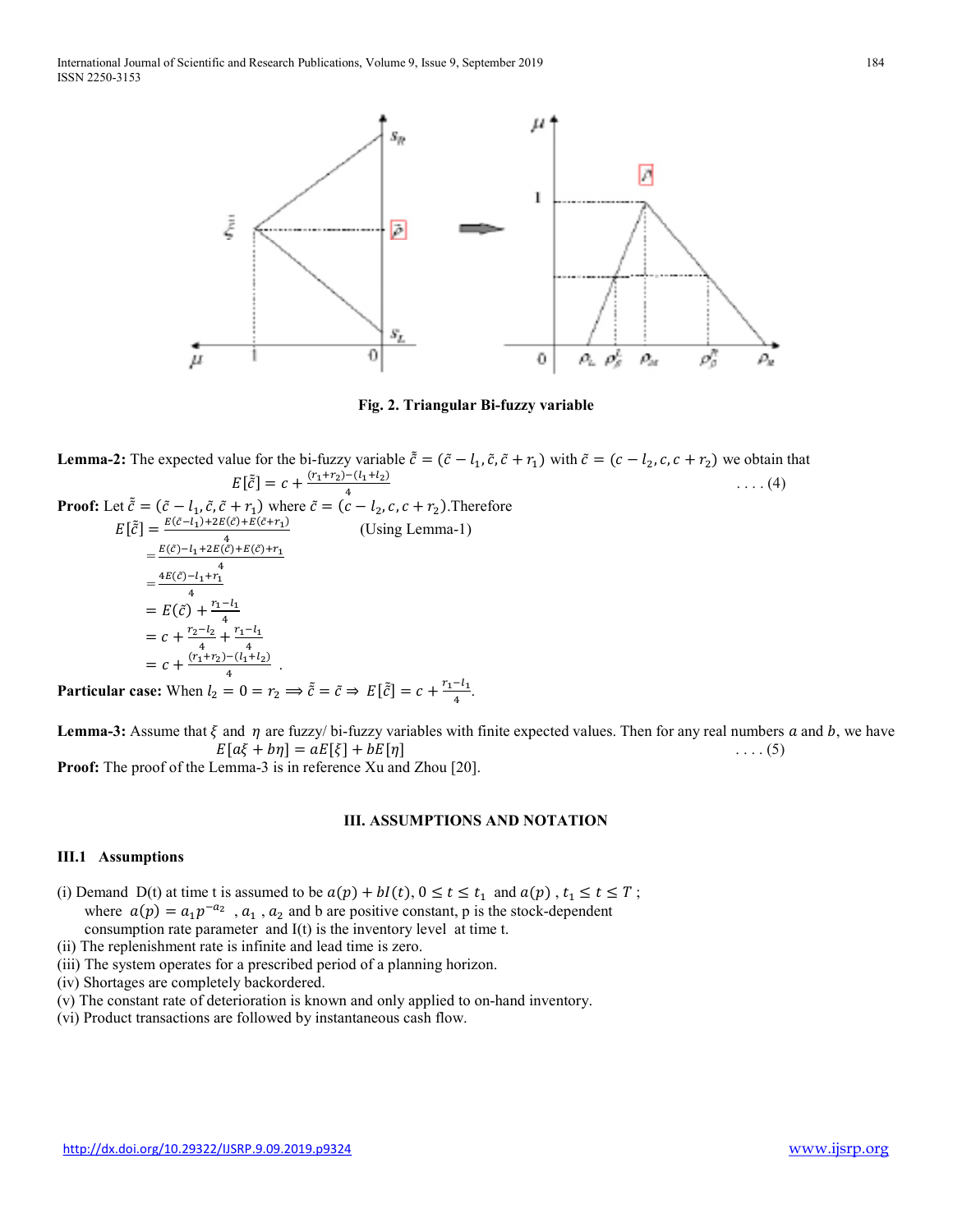# III.2 Notations

- $r$  discount rate, representing the time value of money
- $i$  inflation rate
- $R = r i$ , representing the net discount rate of inflation is constant
- planning horizon
- replenishment cycle

*m* the number of replenishment during the planning horizon,  $m = \frac{H}{T}$  $\pmb{T}$ 

- $T_i$ the total time that is elapsed up to and including the  $j$ th replenishment cycle  $(j = 1, 2, ..., m)$  where  $T_0 = 0, T_1 = T$  and  $T_m = H$ .
- $t_i$ the time at which the inventory level in the *j*th replenishment cycle drops to zero

$$
(j = 1,2,\ldots,m)
$$

 $T_j - t_j$  time period when shortage occurs  $(j = 1, 2, ..., m)$ 

- $Q$  the 2nd, 3rd, . . ., mth replenishment lot size
- $I_m$  maximum inventory level
- $\theta(t)$  Deterioration rate,  $\alpha \beta t^{\beta-1}$ ,  $0 < \alpha < 1$ ,  $\beta > 0$ ,  $t > 0$ .
- cost per replenishment, \$/order
- $c$  per unit cost of the item,  $\frac{1}{2}$ /unit
- $G(t)$  $t^{\gamma}, \gamma \geq 1$ , per unit Inventory holding cost per unit time, \$/unit/unit time,
- $c<sub>2</sub>$ per unit shortage cost per unit time, \$/unit/unit time

#### IV. MODEL FORMULATION

Suppose that the planning horizon H is divided into m equal parts of length  $T = \frac{H}{m}$ .  $\frac{n}{m}$ . Hence, the reorder times over the planning horizon H are  $T_j = jT$   $(j = 0,1,2,...,m)$ . When the inventory is positive, consumption rate is dependent on stock levels, whereas for negative inventory, the demand (backlogging) rate is constant. Therefore, the period for which there is no-shortage in each interval  $[jT,(j + 1)T]$  is a fraction of the scheduling period T and is equal to  $kT$  ( $0 < k < 1$ ). Shortages occur at time  $t_i = (k + j - 1)T$  $(j = 1, 2, \ldots, m)$  and are accumulated until time  $t = jT$   $(j = 1, 2, \ldots, m)$  before they are backordered. This model is illustrated in Fig. 3.

The first replenishment lot size of  $I_m$  is replenished at  $T_0 = 0$ . During the time interval  $[0, t_1]$ , the inventory level decreases due to stock-dependent consumption rate and deterioration until it is zero at  $t = t_1$ . During the time interval  $[t_1, T]$ , shortages occur and are accumulated until  $t = T_1$  before they are backordered. Therefore, the inventory system at any time t can be represented by the following differential equations:

$$
\frac{dI(t)}{dt} + \alpha \beta t^{\beta - 1} I(t) = -[a(p) + bI(t)], \qquad 0 \le t \le t_1, \qquad \qquad \dots \dots \dots (6)
$$
  

$$
\frac{dI(t)}{dt} = -a(p), \qquad t_1 \le t \le T,
$$

The solutions of the above differential equations after apply the boundary condition  $I(t_1) = 0$ , are

$$
I(t) = a(p)e^{-(\alpha t^{\beta} + bt)} \left[ (t_1 - t) + \frac{\alpha}{\beta + 1} \left( t_1^{\beta + 1} - t^{\beta + 1} \right) + \frac{b}{2} \left( t_1^2 - t^2 \right) + \frac{\alpha b}{\beta + 2} \left( t_1^{\beta + 2} - t^{\beta + 2} \right) \right],
$$
  
\n
$$
I(t) = -a(p)(t - t_1), \qquad t_1 \le t \le T,
$$
  
\n(8)  
\n(9)

Therefore, the maximum inventory level during the first replenishment cycle

$$
I_m = a(p) \left[ \frac{kH}{m} + \frac{\alpha}{\beta + 1} \left( \frac{kH}{m} \right)^{\beta + 1} + \frac{b}{2} \left( \frac{kH}{m} \right)^2 + \frac{\alpha b}{\beta + 2} \left( \frac{kH}{m} \right)^{\beta + 2} \right],
$$
  
and maximum shortage quantity during the first replacement cycle  

$$
I_b = a(p)(T - t_1) = a(p)(1 - k) \frac{H}{m},
$$
........(11)

Since replenishment in each cycle is done at the start of each cycle, the present value of ordering cost during the first cycle is = , . . . . . . . . (12)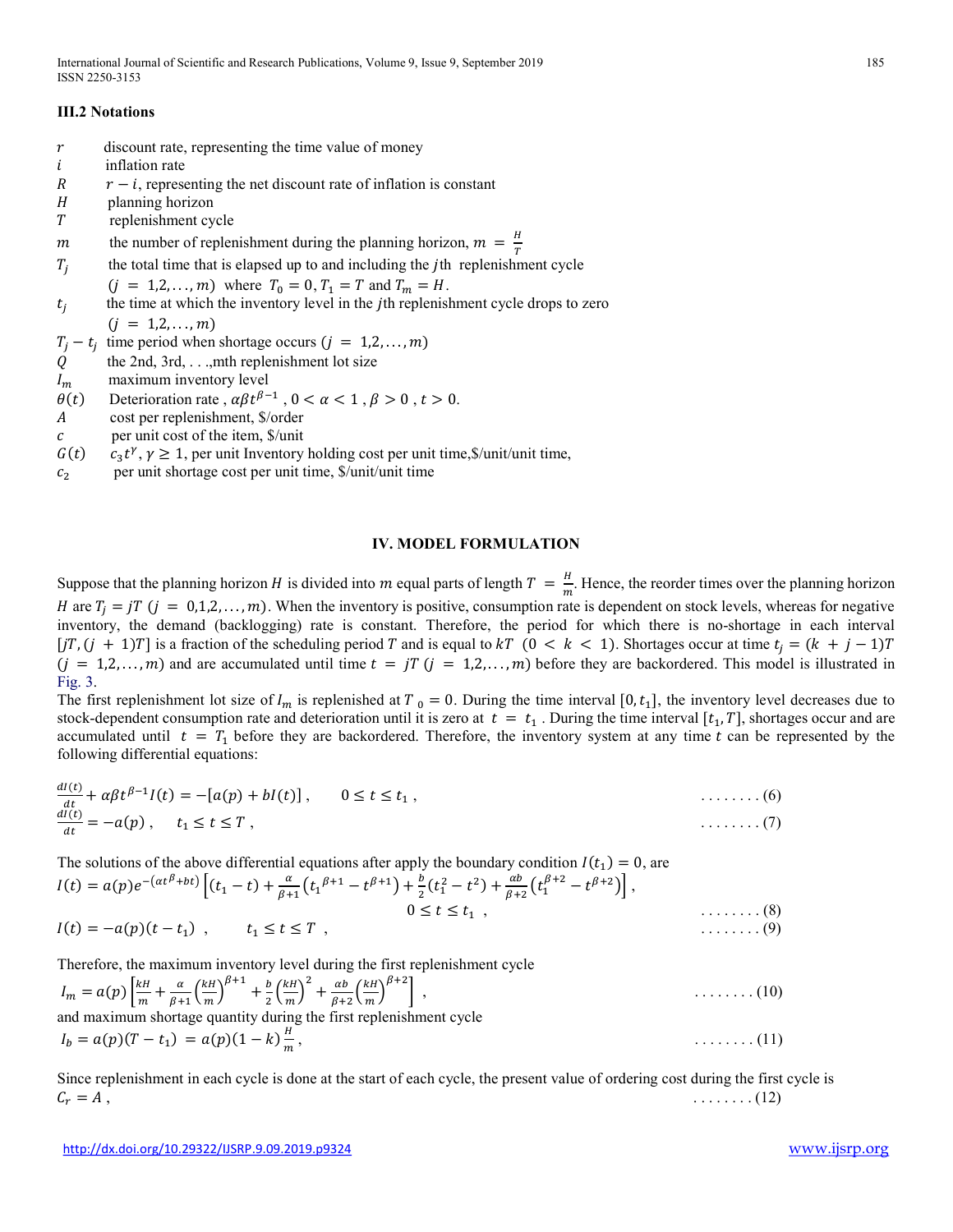

Fig.3. The graphical representation of the inventory cycles.

Inventory occurs during period  $t_1$  therefore, the present value of holding cost during the first replenishment cycle is

$$
C_{h} = \int_{0}^{t_{1}} c_{3}t^{\gamma} I(t)e^{-Rt}dt
$$
\n
$$
= c_{3}a(p)\left[\frac{t_{1}^{\gamma+2}}{(\gamma+1)(\gamma+2)} + \frac{\{b-R(\gamma+1)\}t_{1}^{\gamma+3}}{(\gamma+1)(\gamma+2)(\gamma+3)} + \frac{\{R^{2}(\gamma+2)-2bR\}t_{1}^{\gamma+4}}{2(\gamma+2)(\gamma+3)(\gamma+4)} + \frac{\alpha\beta}{(\gamma+1)(\gamma+\beta+1)(\gamma+\beta+2)} + \frac{\alpha\beta\{b(2\gamma+\beta+3)-R(\gamma+1)(\gamma+\beta+1)\}t_{1}^{\gamma+\beta+3}}{(\gamma+1)(\gamma+2)(\gamma+\beta+1)(\gamma+\beta+2)(\gamma+\beta+3)} + \frac{\alpha\beta\{b(2\gamma+\beta+3)-R(\gamma+1)(\gamma+\beta+1)\}t_{1}^{\gamma+\beta+3}}{2(\gamma+2)(\gamma+3)(\gamma+\beta+2)(\gamma+\beta+4)} + \frac{\alpha b}{2(\gamma+3)(\gamma+\beta+5)}\right],
$$
\n
$$
\dots \dots \dots (13)
$$

The maximum shortage level is  $I_b = a(p)(1 - k) \frac{H}{m}$  $\frac{n}{m}$ , all shortages during the interval  $[t_1, T_1]$  will be completely backordered at  $T_1$ , the present value of shortage cost during the first replenishment cycle is  $T<sub>1</sub>$ 

$$
C_{s} = c_{2} \int_{t_{1}}^{t_{1}} a(p)(t - t_{1})e^{-Rt}dt
$$
  
=  $\frac{c_{2}a(p)}{R^{2}} \left[R\left(\frac{kH}{m} - \frac{H}{m}\right) + e^{-R\left(\frac{kH}{m} - \frac{H}{m}\right)} - 1\right]e^{-\frac{RH}{m}}$ ,  $\dots \dots \dots (14)$ 

Replenishment is done at  $t = 0$  and T, the replenishment items are consumed by demand as well as deterioration during  $t_1$ . The present value of material cost during the first replenishment cycle is  $T-t_1$ 

$$
C_p = cI_m + ce^{-RT} \int_0^1 a(p)dt
$$
  
=  $ca(p)\left\{\frac{kH}{m} + \frac{\alpha}{\beta+1}\left(\frac{k+1}{m}\right)^{\beta+1} + \frac{b}{2}\left(\frac{kH}{m}\right)^2 + \frac{ab}{\beta+2}\left(\frac{kH}{m}\right)^{\beta+2}\right\}ca(p)e^{-\frac{RH}{m}}\left\{\frac{H}{m} - \frac{kH}{m}\right\},$  (15)

Consequently, the present value of total cost of system during the first replenishment cycle can be formulated as  $TRC = C_r + C_h + C_s + C_p,$  (16)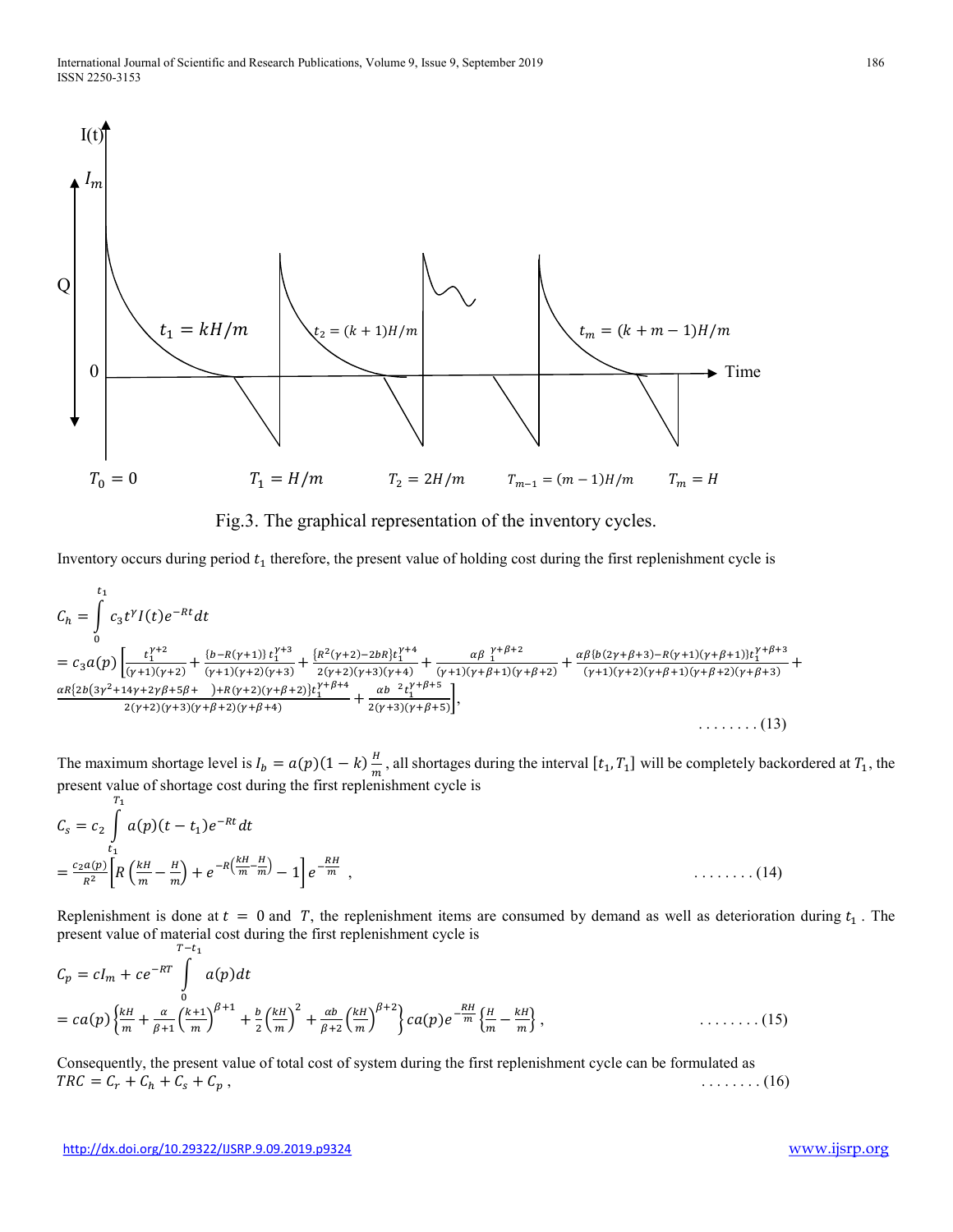There are *m* cycles during the planning horizon. Since inventory is assumed to start and end at zero, an extra replenishment at  $T_m = H$ is required to satisfy the backorders of the last cycle in the planning horizon. Therefore, there are  $m + 1$  replenishments in the entire planning horizon H. The first replenishment lot size is  $I_m$ , the 2nd,  $3rd$ , . . .,*mth* replenishment lot size is

$$
Q = I_m + \int_0^{T-T_1} a(p) dt,
$$
  
and the last or  $(m + 1)$ th replacement cost size is  

$$
I_b = a(p) \left(\frac{H}{m} - \frac{kH}{m}\right),
$$
 (18)

So, the present value of total cost of system over a finite planning horizon  $H$  is

$$
TC(m, k) = \sum_{j=0}^{m-1} TRCe^{-RjT} - Ae^{-RH}
$$
  
= 
$$
TRC\left(\frac{1-e^{-RH}}{1-e^{-RH}}\right) - Ae^{-RH}
$$
,  
where  $T = U(m, m, n)$  TPC density is the probability of E<sub>1</sub> (10)

where  $T = H/m$  and TRC derived by substituting Eqs. (12)–(15) into Eq. (16). On simplification and summation, we get

$$
TC(m,k) = A \left[ \frac{1 - e^{-RH}}{e^{\frac{RH}{m}} - 1} - e^{-R} \right] + c_3 a(p) \left[ \frac{\left(\frac{kH}{m}\right)^{\gamma+2}}{(\gamma+1)(\gamma+2)} + \frac{\left(b - R(\gamma+1)\right)\left(\frac{kH}{m}\right)^{\gamma+3}}{(\gamma+1)(\gamma+2)(\gamma+3)} + \frac{\left\{R^2(\gamma+2) - 2bR\right\}\left(\frac{kH}{m}\right)^{\gamma+4}}{2(\gamma+2)(\gamma+3)(\gamma+4)} + \frac{\alpha\beta\left(\frac{kH}{m}\right)^{\gamma+\beta+2}}{(\gamma+1)(\gamma+\beta+1)(\gamma+\beta+2)} + \frac{\alpha\beta\left(b(2\gamma+\beta+3) - R(\gamma+1)(\gamma+\beta+1)\right)\left(\frac{kH}{m}\right)^{\gamma+\beta+3}}{(\gamma+1)(\gamma+\beta+2)(\gamma+\beta+1)(\gamma+\beta+2)(\gamma+\beta+3)} + \frac{\alpha R\left\{2b\left(3\gamma^2+14\gamma+2\gamma\beta+5\beta+1\right) + R(\gamma+2)(\gamma+\beta+2)\right\}\left(\frac{kH}{m}\right)^{\gamma+\beta+4}}{2(\gamma+2)(\gamma+\beta+2)(\gamma+\beta+4)} + \frac{\alpha bR^2\left(\frac{kH}{m}\right)^{\gamma+\beta+5}}{2(\gamma+3)(\gamma+\beta+5)} \right] \left( \frac{1 - e^{-RH}}{1 - e^{-\frac{RH}{m}}} \right) + \frac{c_2 a(p)}{R^2} \left\{ R\left(k-1\right) \left(\frac{1 - e^{-RH}}{e^{-\frac{RH}{m}}} - 1\right) \left( \frac{1 - e^{-RH}}{e^{\frac{RH}{m}} - 1} \right) + ca(p) \left\{ \frac{1 - e^{-RH}}{e^{\frac{RH}{m}} - 1} \right\} + ca(p) \left\{ \frac{1 - e^{-RH}}{e^{\frac{RH}{m}} - 1} \right\} + ca(p) \left\{ \frac{1 - e^{-RH}}{e^{\frac{RH}{m}} - 1} \right\} + ca(p) \left\{ \frac{1 - e^{-RH}}{e^{\frac{RH}{m}} - 1} \right\} + ca(p) \left\{ \frac{1 - e^{-RH}}{e^{\frac{RH}{m}} - 1} \right\} + ca(p) \left\{ \frac{1 - e^{-RH}}{e^{\frac
$$

#### IV.1 Formulation of corresponding fuzzy inventory model

 $\tilde{A}$  fuzzy cost per replenishment, \$/order

 $\tilde{c}$  per unit fuzzy cost of the item,  $\frac{\tilde{c}}{\tilde{c}}$  per unit

 $\tilde{c}_2$  per unit fuzzy shortage cost per unit time, \$/unit/unit time

 $\tilde{G}(t)$   $\tilde{c}_3 t^{\gamma}, \gamma \ge 1$ , per unit fuzzy inventory holding cost per unit time, \$/unit/unit time,

 $\tilde{\tilde{\theta}}(t)$  bifuzzy deterioration rate,  $\tilde{\tilde{\alpha}} \beta t^{\beta - 1}$ 

 $\tilde{A} = (A_1, A_2, A_3)$ ,  $\tilde{c} = (c_{11}, c_{12}, c_{13})$ ,  $\tilde{c}_2 = (c_{21}, c_{22}, c_{23})$ ,  $\tilde{c}_3 = (c_{31}, c_{32}, c_{33})$ ,  $\tilde{\tilde{\alpha}} = (\tilde{\alpha} - \alpha_1, \tilde{\alpha}, \tilde{\alpha} + \alpha_3), \tilde{\alpha} = (\alpha - \alpha_2, \alpha, \alpha + \alpha_4).$ Then,  $E(\tilde{A}) = \frac{A_1 + 2A_2 + A_3}{4}$  $\frac{A_2+A_3}{4}$ ,  $E(\tilde{c}) = \frac{c_{11}+2c_{12}+c_{13}}{4}$  $\frac{C_{12}+C_{13}}{4}$ ,  $E(\tilde{c}_2) = \frac{c_{21}+2c_{22}+c_{23}}{4}$  $\frac{122+123}{4}$ ,  $E(\tilde{\alpha}) = \alpha + \frac{(\alpha_3 + \alpha_4) - (\alpha_1 + \alpha_2)}{4}$  $\frac{-(\alpha_1+\alpha_2)}{4}$ ,  $E(\tilde{c}_3) = \frac{c_{31}+2c_{32}+c_{33}}{4}$  $\frac{132+133}{4}$ .

Therefore, , the defuzzified present value of total cost of system

$$
E(TC) = E(\tilde{A}) \left[ \frac{1 - e^{-RH}}{e^{\frac{RH}{m}} - 1} - e^{-RH} \right] + E(\tilde{c}_{3}) a(p) \left[ \frac{\left(\frac{kH}{m}\right)^{\gamma+2}}{(\gamma+1)(\gamma+2)} + \frac{\left(b-R(\gamma+1)\right)\left(\frac{kH}{m}\right)^{\gamma+3}}{(\gamma+1)(\gamma+2)(\gamma+3)} + \frac{\left\{R^{2}(\gamma+2)-2bR\right\}\left(\frac{kH}{m}\right)^{\gamma+4}}{2(\gamma+2)(\gamma+3)(\gamma+4)} + \frac{E(\tilde{\tilde{\alpha}})\beta\left(\frac{kH}{m}\right)^{\gamma+\beta+2}}{(\gamma+1)(\gamma+\beta+1)(\gamma+\beta+2)(\gamma+\beta+1)(\gamma+\beta+2)(\gamma+\beta+3)} + \frac{E(\tilde{\tilde{\alpha}})R\left\{2b\left(3\gamma^{2}+14\gamma+2\gamma\beta+5\beta+16\right)+R(\gamma+2)(\gamma+\beta+2)\right\}\left(\frac{kH}{m}\right)^{\gamma+\beta+4}}{2(\gamma+2)(\gamma+\beta+1)(\gamma+\beta+1)(\gamma+\beta+2)(\gamma+\beta+3)} + \frac{E(\tilde{\tilde{\alpha}})R\left\{2b\left(3\gamma^{2}+14\gamma+2\gamma\beta+5\beta+16\right)+R(\gamma+2)(\gamma+\beta+2)\right\}\left(\frac{kH}{m}\right)^{\gamma+\beta+4}}{2(\gamma+2)(\gamma+3)(\gamma+\beta+2)(\gamma+\beta+4)} + \frac{E(\tilde{\tilde{\alpha}})bR^{2}\left(\frac{kH}{m}\right)^{\gamma+\beta+5}}{2(\gamma+3)(\gamma+\beta+5)} \left[ \left(\frac{1-e^{-RH}}{1-e^{-RH}}\right) + \frac{E(\tilde{\tilde{\alpha}})a(p)\left\{\frac{kH}{m} + \frac{E(\tilde{\tilde{\alpha}})}{\beta+1}\left(\frac{kH}{m}\right)^{\beta+1} + \frac{b}{R}\left(\frac{kH}{m}\right)^{2} + \frac{E(\tilde{\tilde{\alpha}})b}{\beta+2}\left(\frac{kH}{m}\right)^{\beta+2} \right\}\left(\frac{1-e^{-RH}}{1-e^{-RH}}\right) + \frac{E(\tilde{\tilde{\alpha}})a(p)\frac{H}{m} \left(1-k\right) \left(\frac{1-e^{-RH}}{e^{\frac
$$

#### IV.2 Solution procedure

The present value of total cost  $TC(m, k)$  is a function of two variables m and k where m is a discrete variable and k is a continuous variable. For a given value of  $m$ , the necessary condition for  $TC(m, k)$  to be minimized is  $\frac{dTC(m,k)}{m} = 0.$  $dk$  $\ldots$  . . . . . . (22)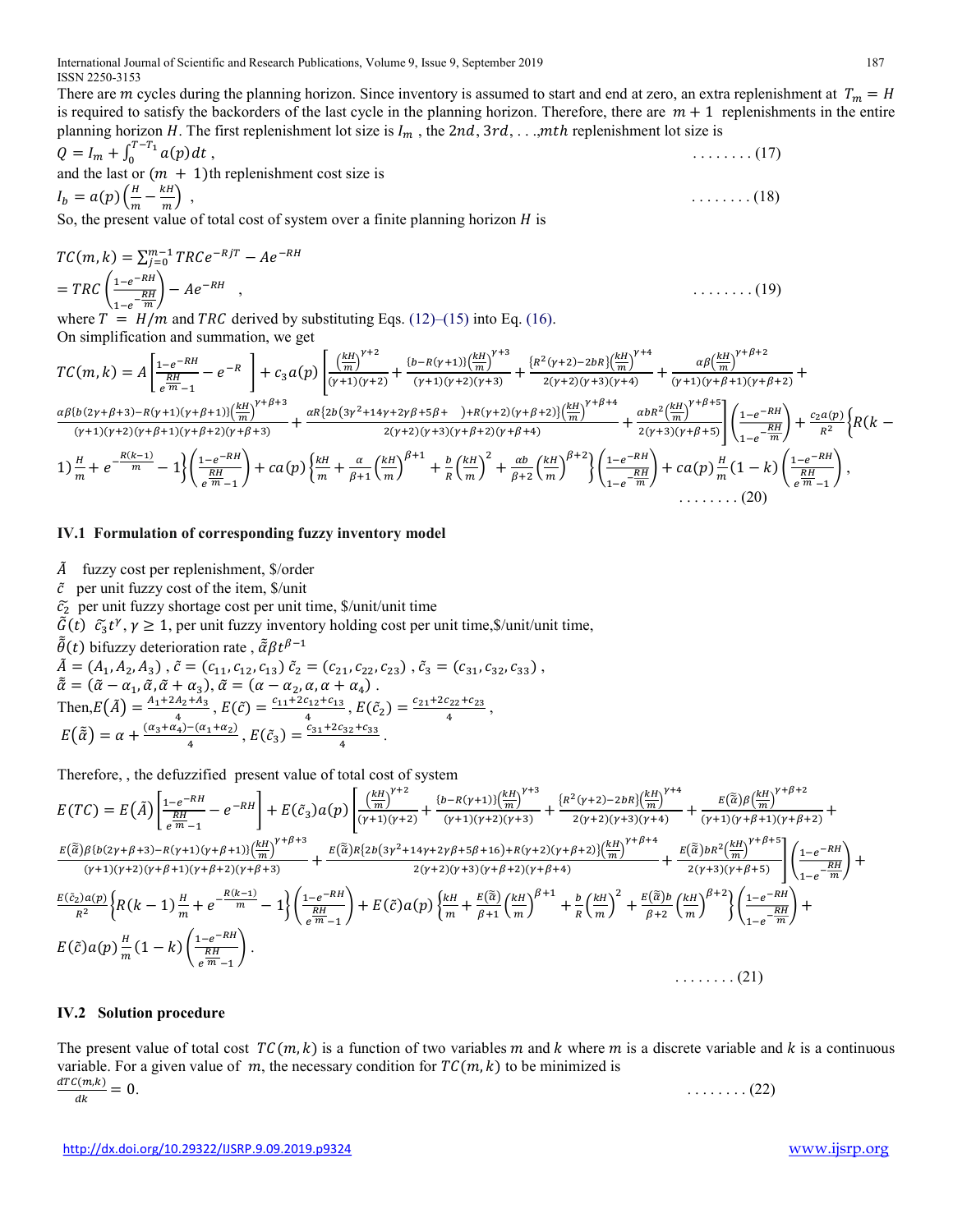Furthermore,  $\frac{d^2TC(m,k)}{m^2}$  $\frac{C(m,k)}{dk^2}$  is positive. So, for a given positive integer m, the optimal value of k can be obtained from Eq. (22). Using the optimal solution procedure, we can find the maximum inventory level and optimal order quantity to be

$$
I_m = a(p) \left[ \frac{kH}{m} + \frac{E(\tilde{\tilde{\alpha}})}{\beta + 1} \left( \frac{kH}{m} \right)^{\beta + 1} + \frac{b}{2} \left( \frac{kH}{m} \right)^2 + \frac{E(\tilde{\tilde{\alpha}})b}{\beta + 2} \left( \frac{kH}{m} \right)^{\beta + 2} \right]
$$
  
and  

$$
Q^* = a(p) \left[ \frac{kH}{m} + \frac{E(\tilde{\tilde{\alpha}})}{\beta + 1} \left( \frac{kH}{m} \right)^{\beta + 1} + \frac{b}{2} \left( \frac{kH}{m} \right)^2 + \frac{E(\tilde{\tilde{\alpha}})b}{\beta + 2} \left( \frac{kH}{m} \right)^{\beta + 2} \right] + E(\tilde{\tilde{\alpha}}) \left( (H/m) - (k * H/m) \right)
$$

respectively, by eqs(10) and (17).

#### V. NUMERICAL EXAMPLE

An example is devised here to illustrate the effects of the general model developed in this paper with the following data: The inventory parametric values  $a_1 = 600$  units/year,  $a_2 = 0.02$ ,  $b = 0.15$ ,  $p = 20$ ,  $A_1 = $150$  /order,  $A_2 = $200$  /order,  $A_3 = $250/\text{order}, \alpha = 2, \alpha_1 = 0.4, \alpha_2 = 0.9, \alpha_3 = 1.2, \alpha_4 = 1.7, \beta = 4, c_{11} = 3.1/\text{unit}, c_{12} = 4.4/\text{unit}, c_{13} = 5.2/\text{unit},$  $c_{21} = 2.2$  /unit/year,  $c_{22} = 2.9$  /unit/year,  $c_{23} = 3.6$  /unit/year,  $c_{31} = 0.8$  /unit/year,  $c_{32} = 1.5$  /unit/year,  $c_{33} = 2.1$  /unit/year,  $R = 0.20$ ,  $H = 10$  year.

Using the solution procedure described above, the results are presented in Table 1. From this table, we see that the number of replenishments  $m = 5$ , the total cost TC becomes minimum. Hence, the optimal values of m and k are  $m^* = 5$  and  $k^* = 0.638$ , respectively and the minimum total cost  $TC(m^*, k^*) = $21050.05$ .

We then have  $T^* = \frac{H}{m^*}$  $\frac{H}{m^*}$  = 2,  $t_1^* = k^*T^* = 1.276$ , and  $Q^* = 3990.169$ .

| m | $k^a(m)$<br>ĸ | $T^a$        | nα                    | $TC(m^a, k^a)$ |
|---|---------------|--------------|-----------------------|----------------|
|   |               |              |                       |                |
| 2 | 0.434         | 3.333        | 6985.245              | 36842.69       |
|   | 0.571         | 2.5          | 6560.961              | 34613.72       |
|   | $0.638^{a}$   | $2^{\alpha}$ | 3990.169 <sup>a</sup> | $21050.05^a$   |
| 6 | 0.785         | 1.667        | 4446.360              | 23462.36       |
|   | 0.935         | 1.429        | 4869.634              | 25699.67       |
|   |               |              |                       |                |
|   |               |              |                       |                |

Table 1: Optimal solution with shortages

 $\alpha$  optimal solution.

Table 2: Effects of changing the stock-dependent consumption rate  $\,b\,$  on the optimal replenishment policy

| $m^a$ | $k^a(m)$ | $T^a$ | $\Omega$ | $TC(m^a, k^a)$ |
|-------|----------|-------|----------|----------------|
|       |          |       |          |                |
|       |          |       |          | 15062.15       |
|       | 0.586    |       | 2855.870 | 21050.05       |
|       | 0.640    |       | 4207.059 | 21165.83       |
|       | 0.631    |       | 4012.139 | 22194.81       |
|       |          |       |          |                |
|       |          |       |          |                |
|       |          | 0.638 |          | 3990.169       |

 $\alpha$  optimal solution.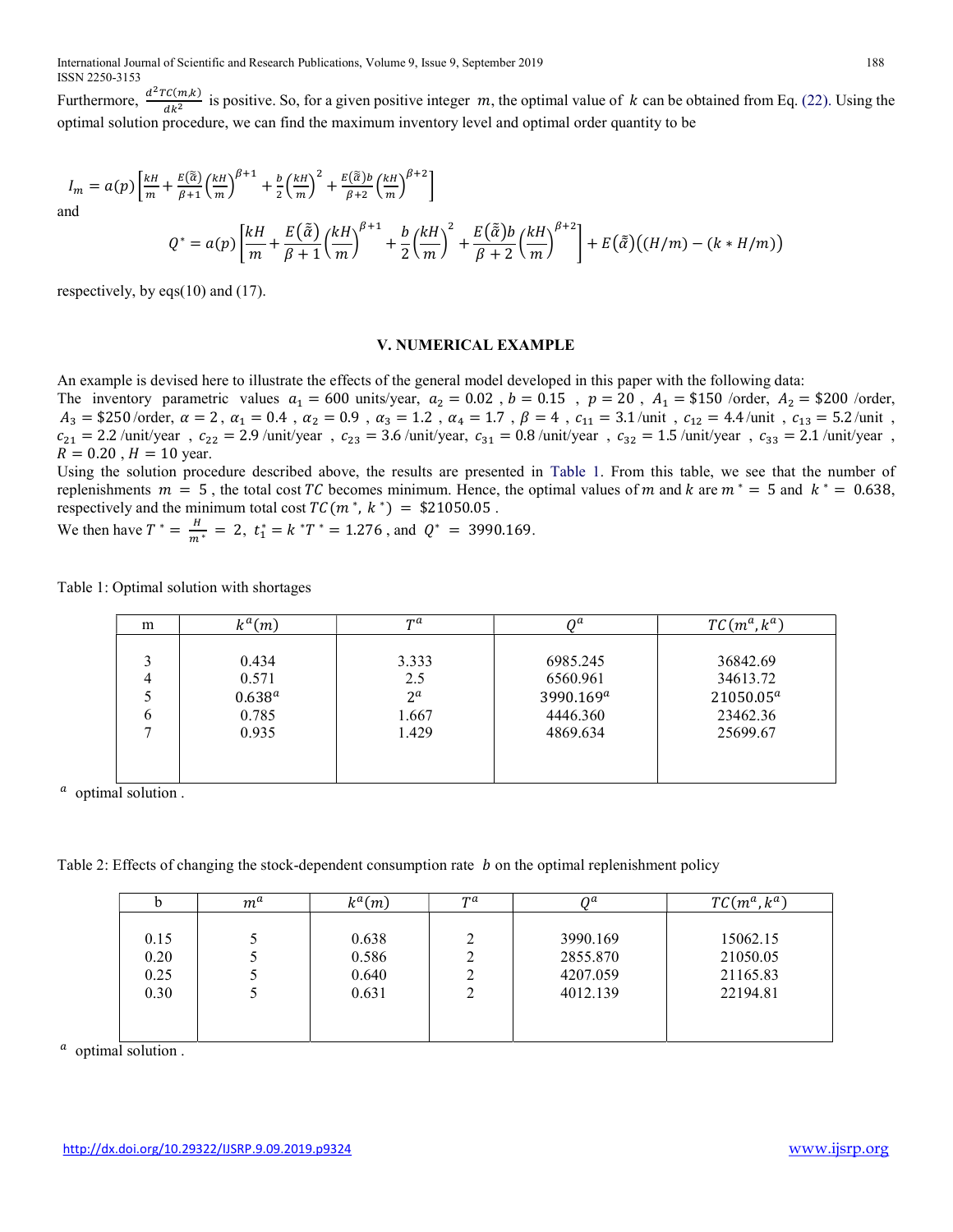|                  | $m^a$ | $k^a(m)$                       | $T^a$ | nα                                           | $TC(m^a, k^a)$                               |
|------------------|-------|--------------------------------|-------|----------------------------------------------|----------------------------------------------|
| 2<br>4<br>b<br>8 |       | 0.8<br>0.571<br>0.694<br>0.679 | ◠     | 6430.087<br>6560.961<br>9088.658<br>8249.661 | 33931.49<br>34613.72<br>43231.76<br>47960.17 |

Table 3: Effects of changing the deterioration rate  $\beta$  on the optimal replenishment policy

 $\alpha$  optimal solution.

| Table 4: Effects of changing the net discount rate of inflation $R$ on the optimal replenishment policy |  |  |
|---------------------------------------------------------------------------------------------------------|--|--|

| л    | $m^a$ | $k^a(m)$ | $T^a$ | nα       | $TC(m^a, k^a)$ |
|------|-------|----------|-------|----------|----------------|
|      |       |          |       |          |                |
| 0.20 |       | 0.638    | າ     | 3990.169 | 21050.05       |
| 0.25 |       | 0.644    |       | 4172.944 | 22014.87       |
| 0.30 |       | 0.678    |       | 5185.060 | 26950.89       |
| 0.35 |       | 0.675    |       | 5108.044 | 27357.43       |
|      |       |          |       |          |                |
|      |       |          |       |          |                |

 $\alpha$  optimal solution.

In addition, the effects of changing the parameters  $b, \beta$  and  $R$  on the optimal replenishment policy are studied. The results are summarized in Tables 2–4. Based on Tables 2–4, the observations can be made as follows.

(1) When the stock-dependent consumption rate b is increasing, the optimal cost is increasing.

(2) When the deterioration rate h is increasing, the optimal cost is increasing.

(3) When the net discount rate of inflation R is increasing, the optimal cost is increasing.

# VI. SENSITIVITY ANALYSIS

The change in the values of parameters may happen due to uncertainties in any decision-making situation. In order to examine the implications of these changes, the sensitivity analysis will be of great help in decision-making. Using the numerical example given in the preceding section, the sensitivity analysis of various parameters has been done. The results of sensitivity analysis are summarized in Table 5. The following inferences can be made from the results obtained: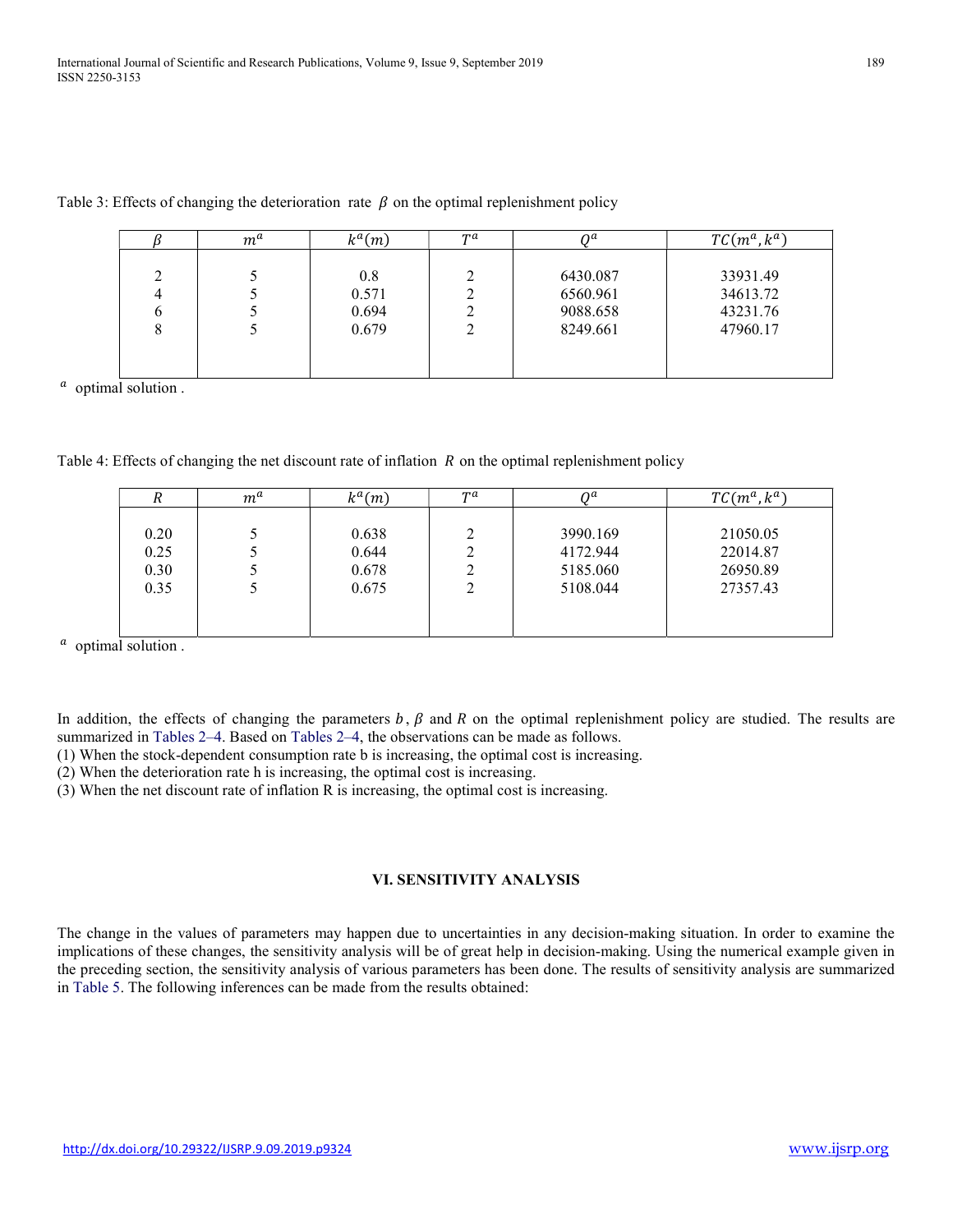| <b>Parameters</b> | % Change | Q        | TC       |
|-------------------|----------|----------|----------|
| $b_1$             | $-50%$   | 3246.714 | 18541.42 |
|                   | $-20\%$  | 3823.693 | 20699.21 |
|                   | $+20%$   | 5246.086 | 27678.84 |
|                   | $+50%$   | 5984.372 | 31575.01 |
| $\boldsymbol{b}$  | $-50%$   | 3284.852 | 17326.91 |
|                   | $-20%$   | 3377.239 | 17814.55 |
|                   | $+20%$   | 3825.054 | 20178.41 |
|                   | $+50%$   | 4268.638 | 22519.90 |
| $\overline{R}$    | $-50%$   | 2541.787 | 13261.59 |
|                   | $-20%$   | 3006.980 | 15859.93 |
|                   | $+20%$   | 3820.302 | 20153.36 |
|                   | $+50%$   | 5185.060 | 27357.43 |
|                   |          |          |          |
| $\beta$           | $-50%$   | 6430.087 | 33931.49 |
|                   | $-20%$   | 4987.042 | 26312.73 |
|                   | $+20%$   | 3507.348 | 18501.08 |
|                   | $+50%$   | 1088.658 | 17960.17 |
|                   |          |          |          |
| $\alpha$          | $-50%$   | 3922.284 | 20694.26 |
|                   | $-20%$   | 3744.776 | 19756.42 |
|                   | $+20%$   | 3373.734 | 17792.26 |
|                   | $+50%$   | 3089.318 | 16289.76 |

Table 5: Sensitivity analysis with respect to various parameters on order quantity and total cost for stock-dependent consumption rate model

(1) When consumption rate  $(b_1)$  decreases or increases, the ordering quantity (Q) and the present value of total cost (TC) will also decrease or increase. Similarly, the ordering quantity  $(Q)$  and the present value of total cost  $(TC)$  will also decrease or increase as stockdependent consumption rate (b) decreases or increases. That is, the changes in  $b_1$  and b will lead to the positive changes in Q and TC. (2) When deterioration parameter ( $\alpha$  and  $\beta$ ) decreases or increases, the ordering quantity (Q) and the present value of total cost (TC) will increase or decrease. That is, the change in deterioration rate leads to a negative change in  $Q$  and  $TC$ .

(3) The change in net discount rate of inflation  $(R)$  leads to a positive change in the present value of total cost  $(TC)$  and the ordering quantity  $(Q)$ i.e., when R increases, TC and Q will also increase.

# VII. CONCLUSIONS

This model incorporates some realistic features that are likely to be associated with some kinds of inventory. Deterioration over time is a natural feature for goods. Occurrence of shortages in inventory is a natural phenomenon in real situations. It has been observed in supermarkets that the demand is usually influenced by the amount of stock displayed on the shelves, i.e., the demand rate may go up or down if the on-hand inventory level increases or decreases. Next, since the inventory systems always need to invest large capital to purchase inventories, which it is highly correlated to the return of investment. Hence, it is important to consider the effects of inflation and the time value of money in formulating inventory replenishment policy. In keeping with this reality, these factors are incorporated into the present model. The model is very useful in the retail business. It can be used for electronic components, fashionable clothes, domestic goods and other products which are more likely with the characteristics above. We have given an analytic formulation of the problem on the framework described above and have presented an optimal solution procedure to find optimal replenishment policy. From our research results, we have also verified that the effects of inflation and the time value of money in formulating replenishment